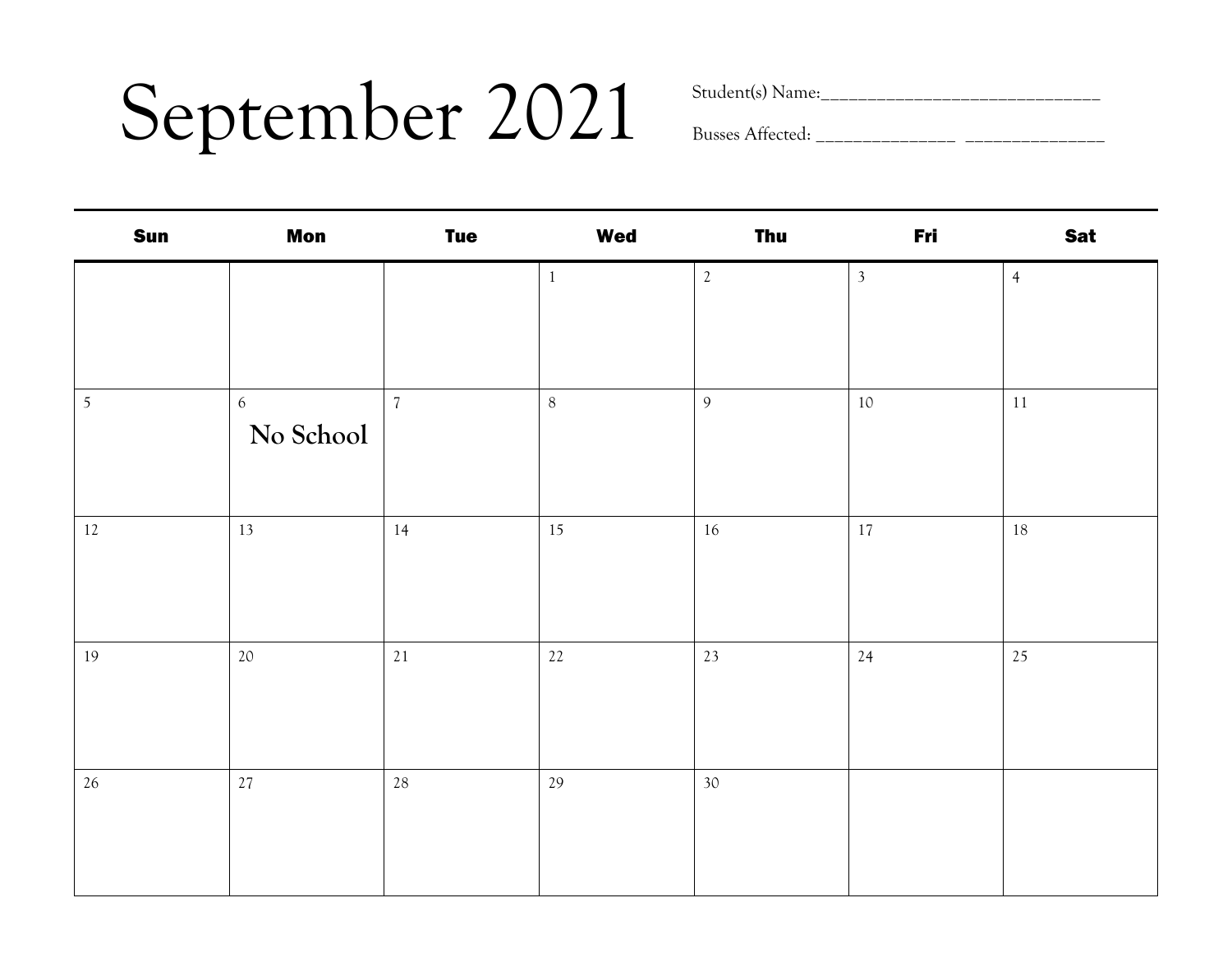### October 2021 Student(s) Name:

| Sun            | <b>Mon</b>     | <b>Tue</b>     | <b>Wed</b> | <b>Thu</b>     | Fri          | <b>Sat</b>     |
|----------------|----------------|----------------|------------|----------------|--------------|----------------|
|                |                |                |            |                | $\mathbf{1}$ | $\sqrt{2}$     |
|                |                |                |            |                |              |                |
|                |                |                |            |                |              |                |
| $\mathfrak{Z}$ | $\overline{4}$ | $\overline{5}$ | $6\,$      | $\overline{7}$ | $\, 8$       | $\overline{9}$ |
|                |                |                |            |                |              |                |
|                |                |                |            |                |              |                |
| $10\,$         | $11\,$         | $12\,$         | 13         | $14\,$         | 15           | $16\,$         |
|                |                |                |            |                | No School    |                |
|                |                |                |            |                |              |                |
| $17\,$         | 18             | 19             | $20\,$     | 21             | $22$         | 23             |
|                |                |                |            |                |              |                |
|                |                |                |            |                |              |                |
| 24             | 25             | $26\,$         | $27\,$     | $28\,$         | 29           | $30\,$         |
|                |                |                |            |                |              |                |
|                |                |                |            |                |              |                |
| 31             |                |                |            |                |              |                |
|                |                |                |            |                |              |                |
|                |                |                |            |                |              |                |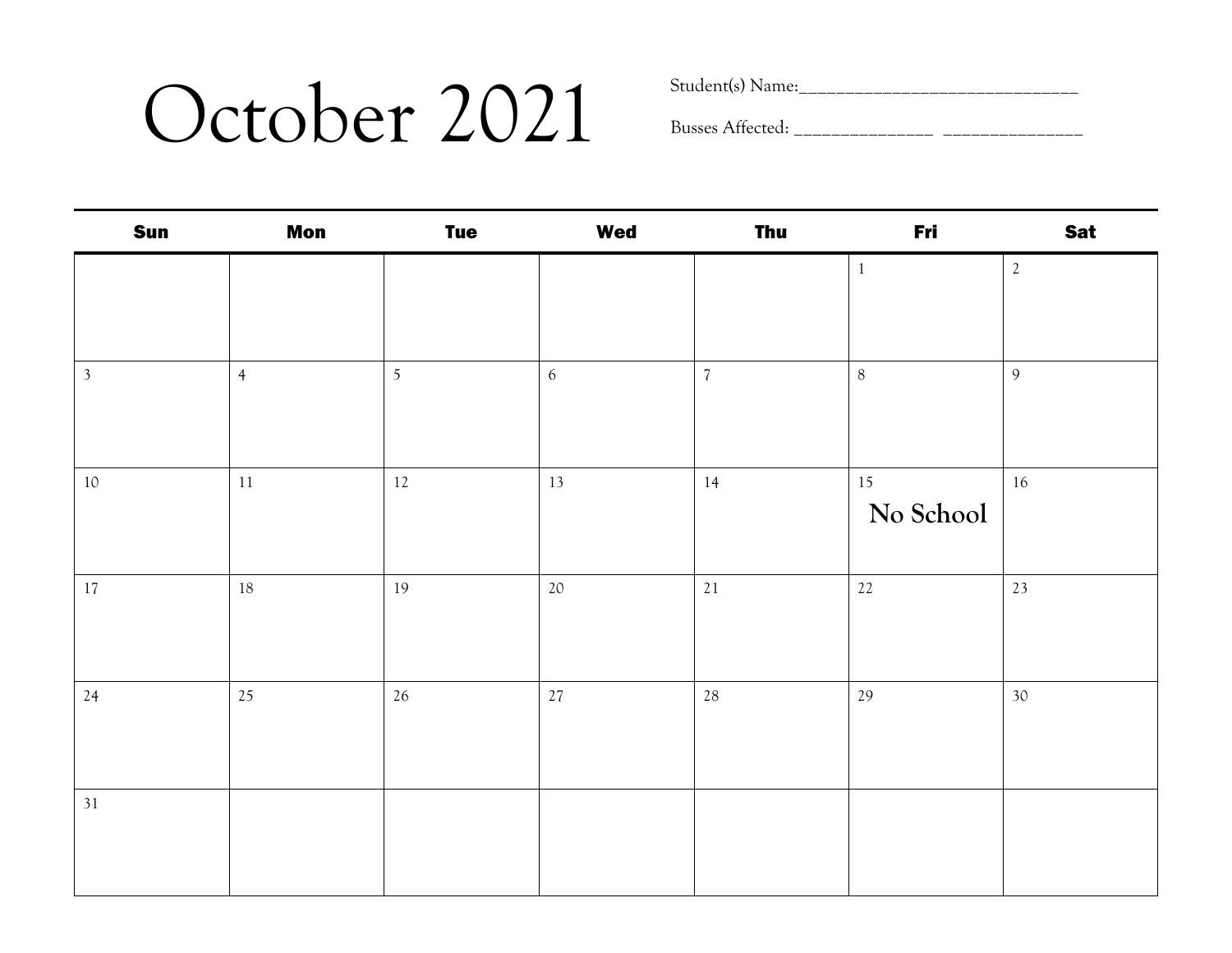### November 2021 Student(s) Name:

| <b>Sun</b>               | <b>Mon</b>   | <b>Tue</b>     | <b>Wed</b>     | <b>Thu</b>                    | Fri                         | <b>Sat</b>       |
|--------------------------|--------------|----------------|----------------|-------------------------------|-----------------------------|------------------|
|                          | $\mathbf{1}$ | $\mathfrak{2}$ | $\mathfrak{Z}$ | $\overline{4}$                | $\overline{5}$<br>No School | $\boldsymbol{6}$ |
| $\overline{\mathcal{U}}$ | $8\,$        | $\overline{9}$ | $10\,$         | $11\,$                        | $12\,$                      | 13               |
| 14                       | 15           | 16             | 17             | 18                            | 19                          | 20               |
| 21                       | 22           | 23             | 24             | $25\,$<br>No School No School | $26\,$<br>No School         | $27$             |
| 28                       | 29           | 30             |                |                               |                             |                  |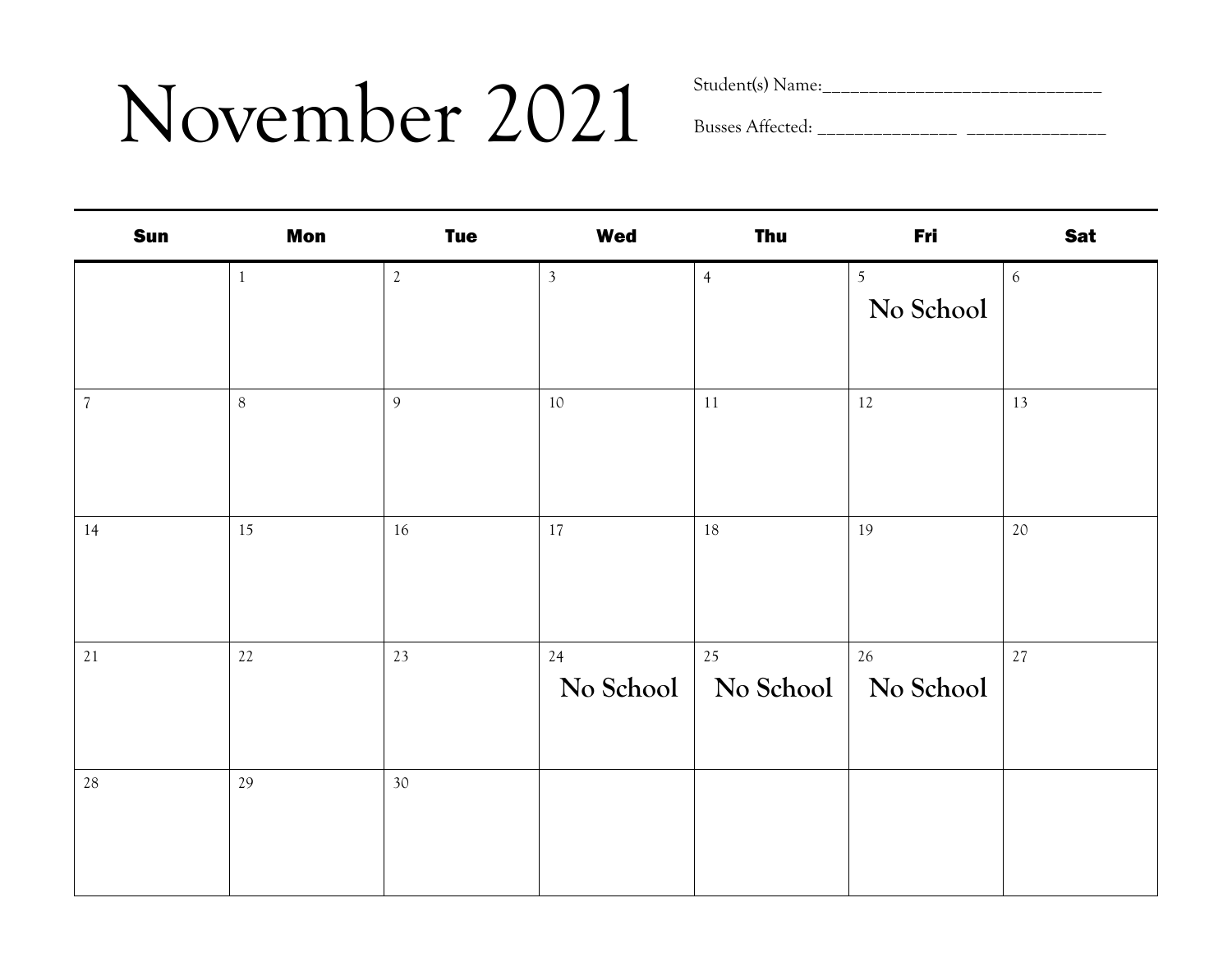## December 2021 Student(s) Name:

| <b>Sun</b>     | <b>Mon</b> | <b>Tue</b>     | <b>Wed</b> | <b>Thu</b>      | Fri             | <b>Sat</b>     |
|----------------|------------|----------------|------------|-----------------|-----------------|----------------|
|                |            |                |            | $\sqrt{2}$      | $\mathfrak{Z}$  | $\overline{4}$ |
|                |            |                |            |                 |                 |                |
|                |            |                |            |                 |                 |                |
| $\overline{5}$ | 6          | $\overline{7}$ | $8\,$      | $\mathfrak{g}$  | 10              | $11\,$         |
|                |            |                |            |                 |                 |                |
|                |            |                |            |                 |                 |                |
| 12             | 13         | 14             | 15         | 16              | 17              | 18             |
|                |            |                |            |                 |                 |                |
|                |            |                |            |                 |                 |                |
| 19             | 20         | 21             | 22         | 23<br>No School | 24<br>No School | 25             |
|                |            |                |            |                 |                 |                |
|                |            |                |            |                 |                 |                |
| 26             | $27\,$     | 28             | 29         | 30              | 31              |                |
|                | No School  | No School      | No School  | No School       | No School       |                |
|                |            |                |            |                 |                 |                |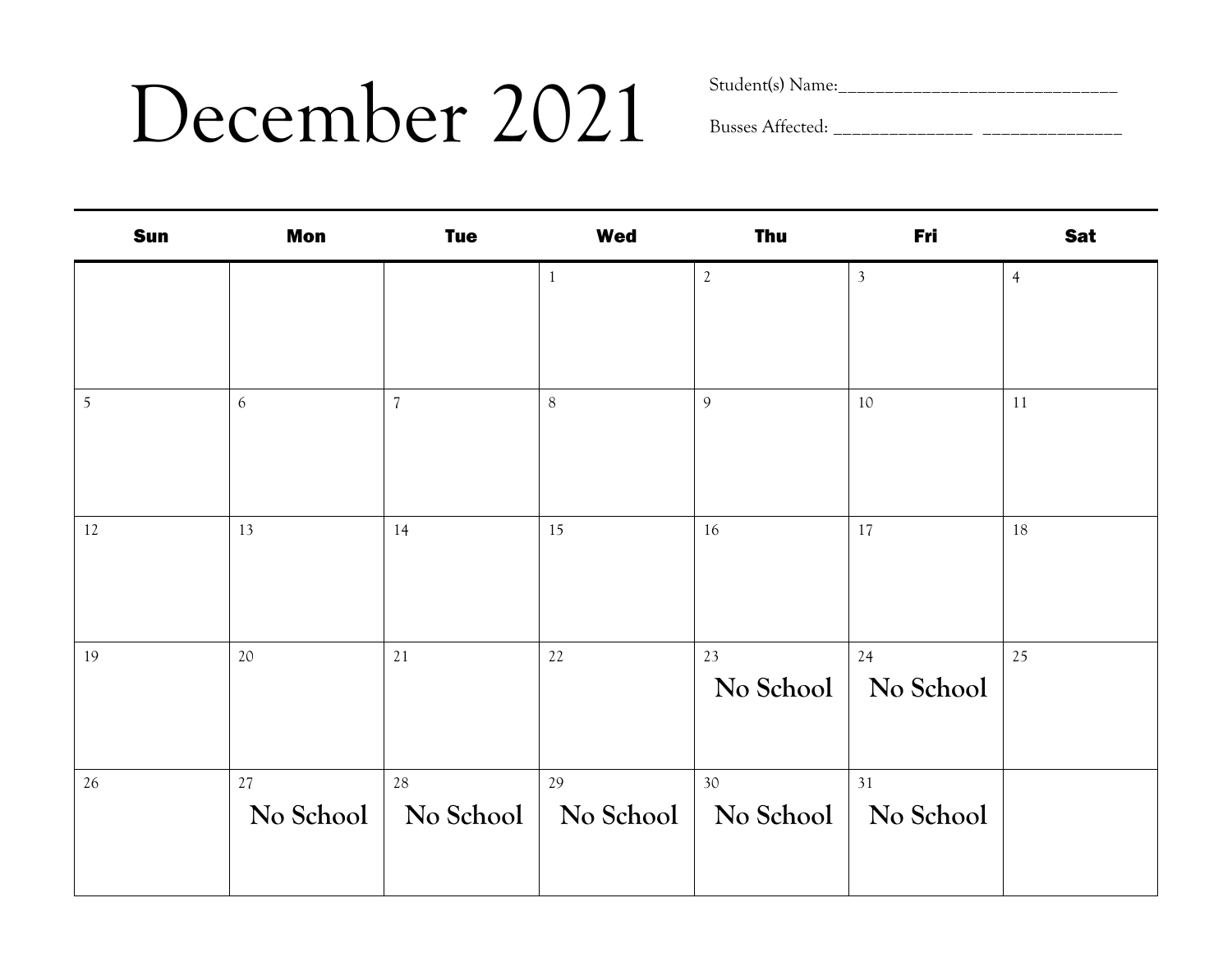# January 2022 Student(s) Name:\_\_\_\_\_\_\_\_\_\_\_\_\_\_\_\_\_\_\_\_\_\_\_\_\_\_\_\_\_\_

| Sun             | <b>Mon</b>     | <b>Tue</b>     | <b>Wed</b>     | <b>Thu</b>       | Fri        | <b>Sat</b>   |
|-----------------|----------------|----------------|----------------|------------------|------------|--------------|
|                 |                |                |                |                  |            | $\mathbf{1}$ |
|                 |                |                |                |                  |            |              |
|                 |                |                |                |                  |            |              |
| $\sqrt{2}$      | 3 <sup>1</sup> | $\overline{4}$ | $\overline{5}$ | $\boldsymbol{6}$ | $\sqrt{7}$ | $8\,$        |
|                 | No School      |                |                |                  |            |              |
|                 |                |                |                |                  |            |              |
| 9               | $10\,$         | $11\,$         | 12             | 13               | 14         | 15           |
|                 |                |                |                |                  |            |              |
|                 |                |                |                |                  |            |              |
| $16\,$          | $17\,$         | $18\,$         | 19             | $20\,$           | 21         | 22           |
|                 |                |                |                |                  | No School  |              |
|                 |                |                |                |                  |            |              |
| 23              | 24             | 25             | 26             | $27\,$           | 28         | 29           |
|                 |                |                |                |                  |            |              |
|                 |                |                |                |                  |            |              |
| 30 <sup>°</sup> | 31             |                |                |                  |            |              |
|                 |                |                |                |                  |            |              |
|                 |                |                |                |                  |            |              |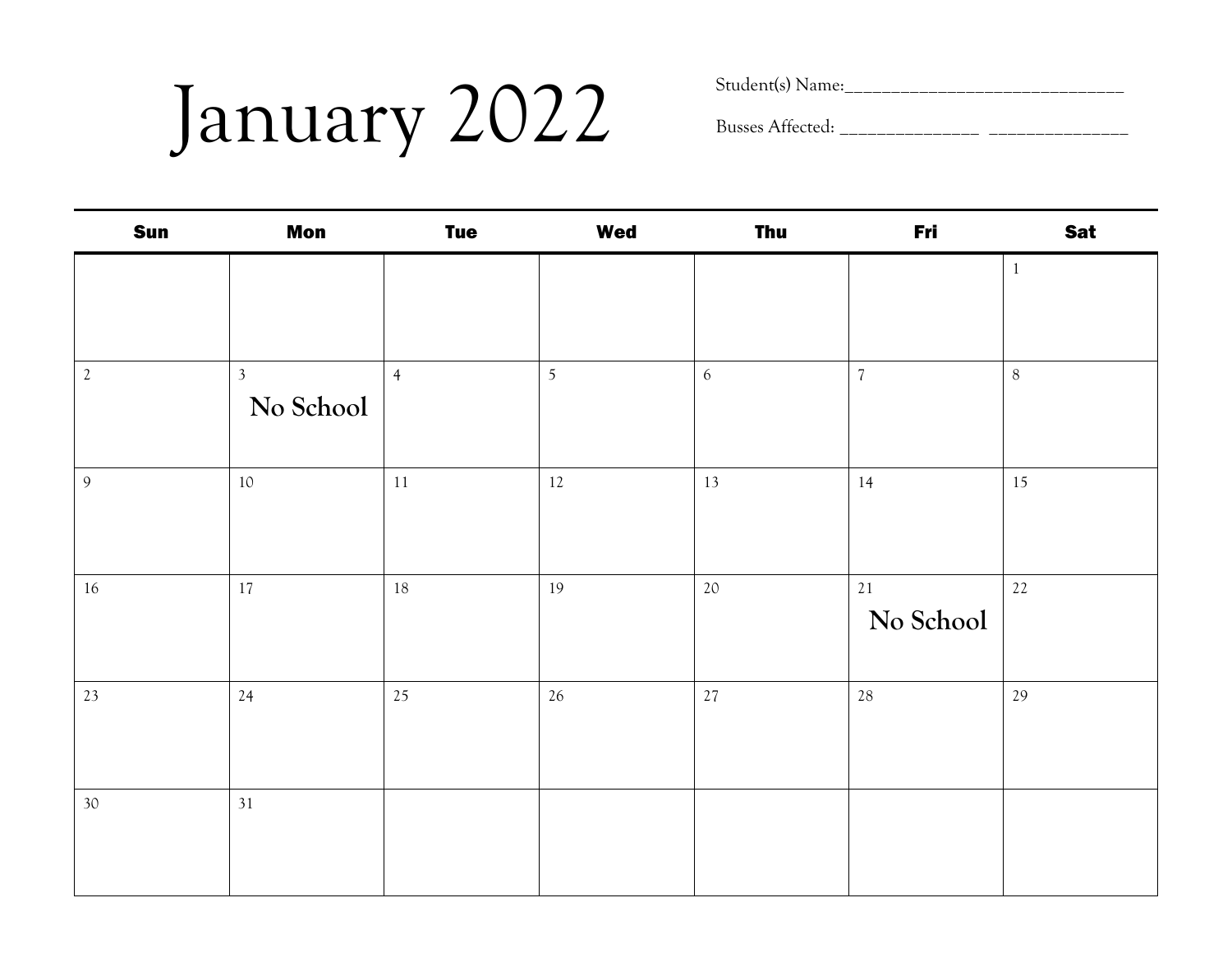## February 2022 Student(s) Name:

| <b>Sun</b> | <b>Mon</b> | <b>Tue</b> | <b>Wed</b>     | <b>Thu</b>     | Fri            | <b>Sat</b>     |
|------------|------------|------------|----------------|----------------|----------------|----------------|
|            |            | $\,1\,$    | $\mathbf{2}$   | $\overline{3}$ | $\overline{4}$ | $\overline{5}$ |
|            |            |            |                |                |                |                |
|            |            |            |                |                |                |                |
| $\sqrt{6}$ | $\sqrt{7}$ | $\,8\,$    | $\overline{9}$ | $10\,$         | $11\,$         | $12\,$         |
|            |            |            |                |                | No School      |                |
|            |            |            |                |                |                |                |
| 13         | 14         | 15         | $16\,$         | $17\,$         | 18             | 19             |
|            |            |            |                |                |                |                |
|            |            |            |                |                |                |                |
| $20\,$     | 21         | 22         | 23             | 24             | 25             | 26             |
|            |            |            |                |                |                |                |
|            |            |            |                |                |                |                |
| $27\,$     | $28\,$     |            |                |                |                |                |
|            |            |            |                |                |                |                |
|            |            |            |                |                |                |                |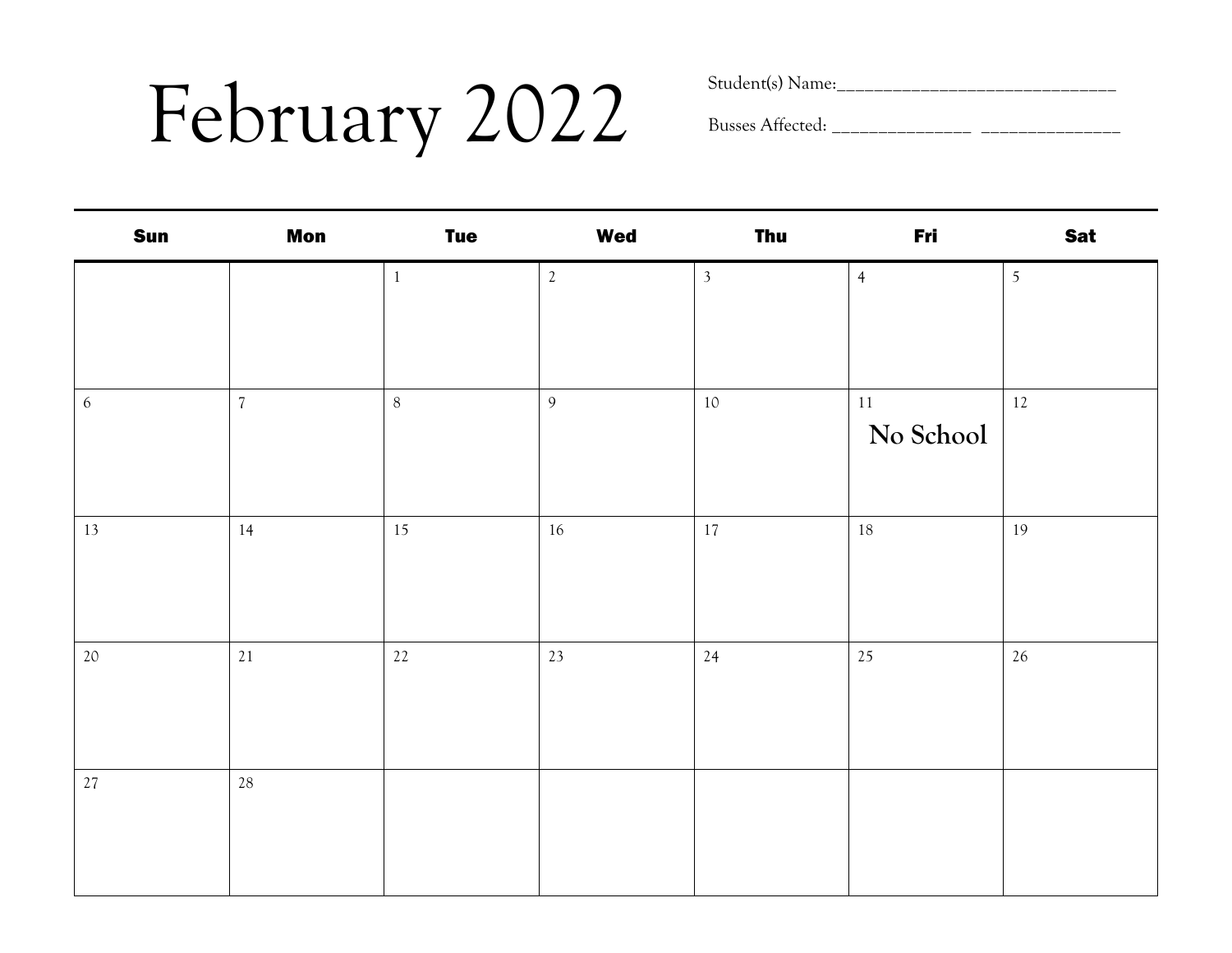### $\text{March } 2022$  Student(s) Name:

| <b>Sun</b>       | <b>Mon</b>                  | <b>Tue</b> | <b>Wed</b>     | <b>Thu</b>                  | Fri                         | <b>Sat</b> |
|------------------|-----------------------------|------------|----------------|-----------------------------|-----------------------------|------------|
|                  |                             | $1\,$      | $\overline{2}$ | $\mathfrak{Z}$<br>No School | $\overline{4}$<br>No School | 5          |
| $\boldsymbol{6}$ | $\overline{7}$<br>No School | $\, 8$     | $\overline{9}$ | $10\,$                      | 11                          | 12         |
| 13               | 14                          | 15         | 16             | 17                          | $18\,$<br>No School         | 19         |
| 20               | 21                          | $22\,$     | 23             | 24                          | 25                          | 26         |
| $27\,$           | $28\,$                      | 29         | 30             | 31                          |                             |            |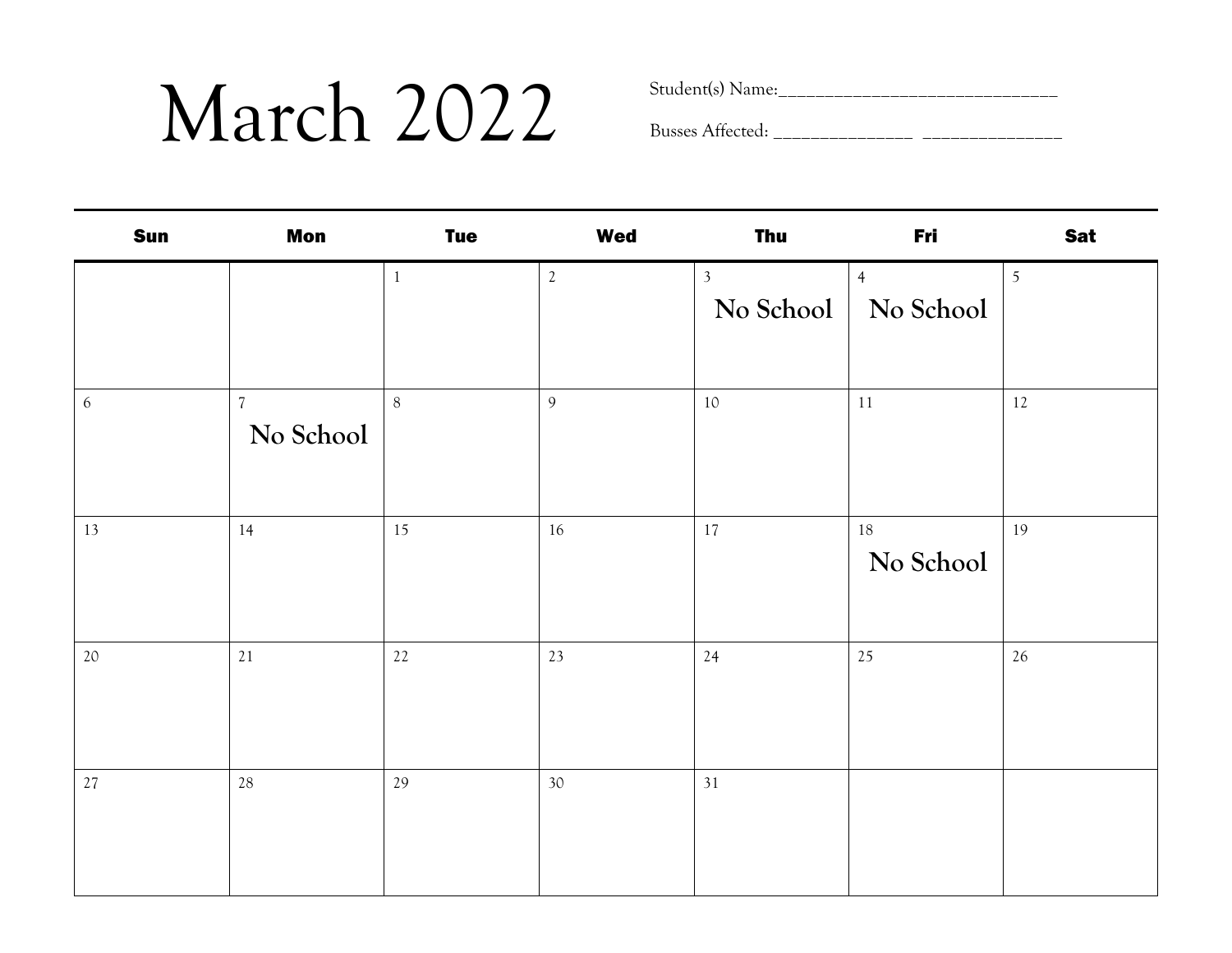## $\mathbf{April}$   $2022$  Student(s) Name:

| <b>Sun</b>     | <b>Mon</b>          | <b>Tue</b>     | <b>Wed</b> | <b>Thu</b>     | Fri                | <b>Sat</b> |
|----------------|---------------------|----------------|------------|----------------|--------------------|------------|
|                |                     |                |            |                | $\,1$<br>No School | $\sqrt{2}$ |
| $\mathfrak{Z}$ | $\overline{4}$      | $\overline{5}$ | $\sqrt{6}$ | $\overline{7}$ | $\, 8$             | 9          |
| $10\,$         | $11\,$              | $12\,$         | 13         | 14             | 15<br>No School    | 16         |
| 17             | $18\,$<br>No School | 19             | 20         | 21             | $22$               | 23         |
| 24             | 25                  | 26             | 27         | 28             | 29                 | 30         |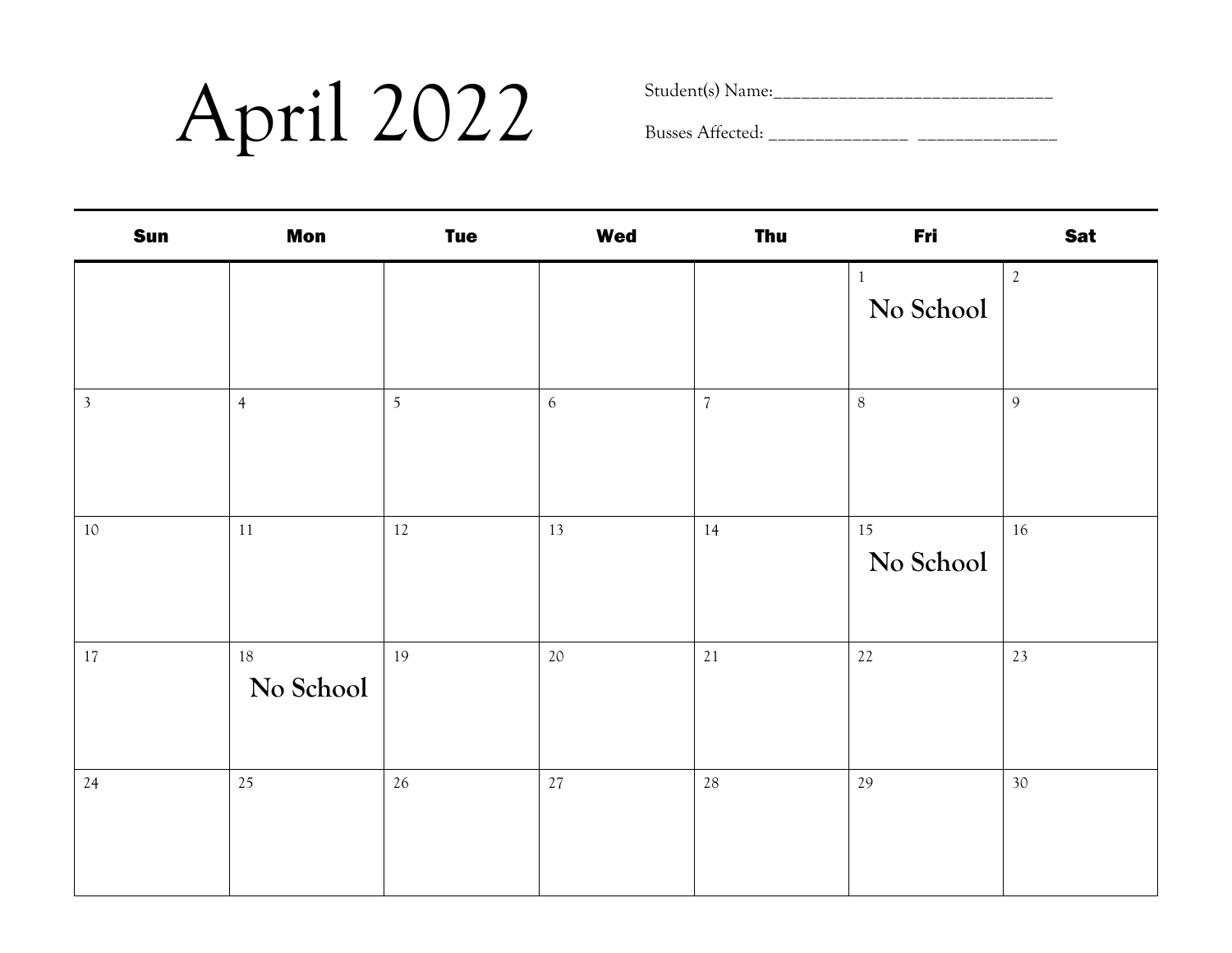$\text{May } 2022$  Student(s) Name:

| <b>Sun</b>   | <b>Mon</b>                   | <b>Tue</b>     | <b>Wed</b>     | <b>Thu</b>     | Fri                           | <b>Sat</b> |
|--------------|------------------------------|----------------|----------------|----------------|-------------------------------|------------|
| $\mathbf{1}$ | $2\,$                        | $\overline{3}$ | $\overline{4}$ | $\mathfrak{S}$ | $\boldsymbol{6}$<br>No School | $\sqrt{7}$ |
| $8\,$        | 9                            | 10             | $11\,$         | $12\,$         | 13                            | 14         |
| 15           | $16\,$                       | 17             | 18             | 19             | 20                            | $21\,$     |
| $22\,$       | 23                           | 24             | 25             | $26\,$         | 27                            | $28\,$     |
| 29           | 30 <sup>°</sup><br>No School | 31             |                |                |                               |            |